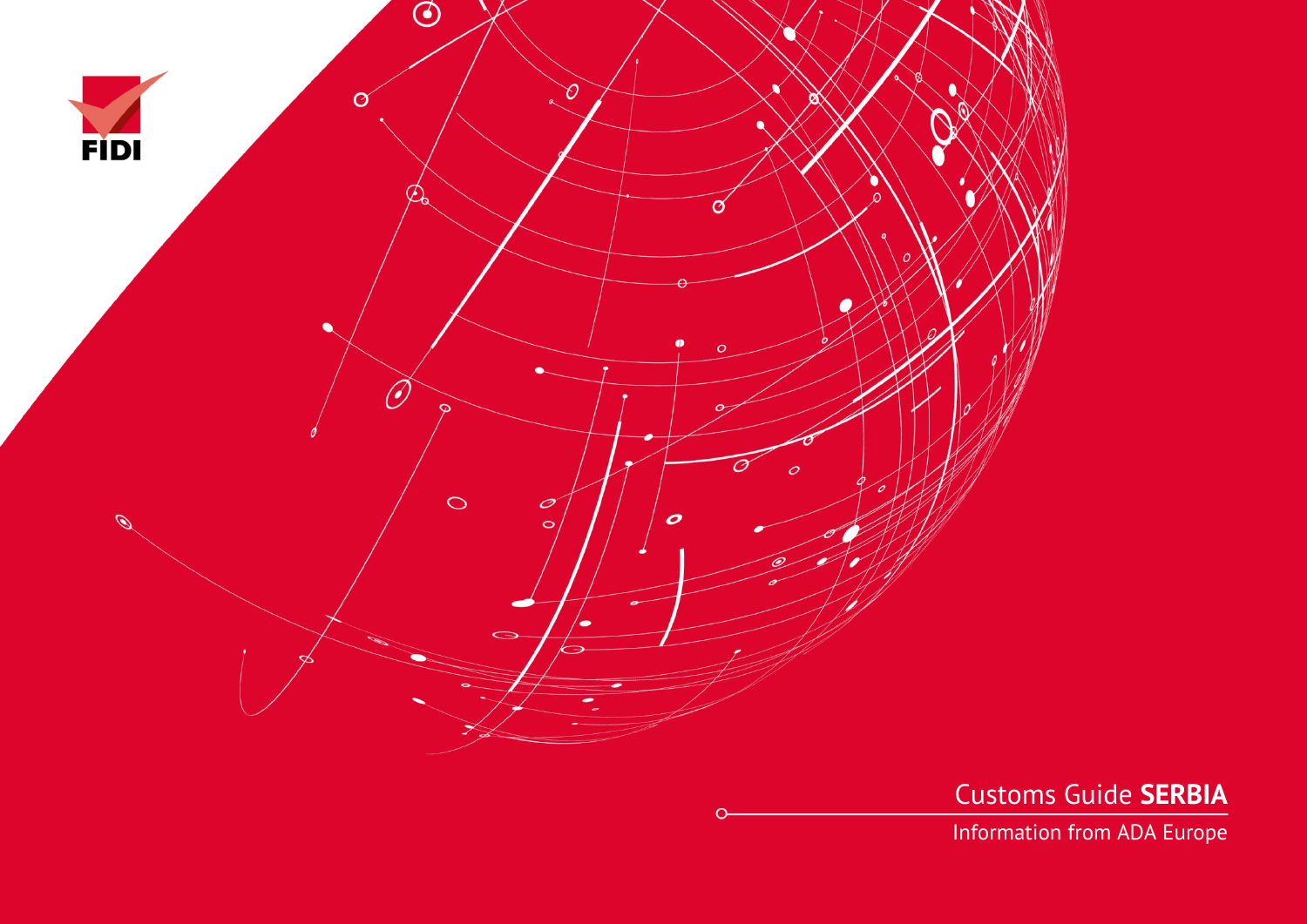## **Customs guide** SERBIA

## **The global quality standard for international moving.**

The FAIM label is your global assurance for a smooth, safe and comprehensive relocation process.





| <b>GOODS</b>               | <b>DOCUMENTS REQUIRED</b>                                                                                                                                                                                                                                                                                                                                                                                                                                                                                                                                                                                                                      | <b>CUSTOMS PRESCRIPTIONS</b>                                                                                     | <b>REMARKS</b>                                                                                                                                                                                                                                                                                                                                                                                                                                           |
|----------------------------|------------------------------------------------------------------------------------------------------------------------------------------------------------------------------------------------------------------------------------------------------------------------------------------------------------------------------------------------------------------------------------------------------------------------------------------------------------------------------------------------------------------------------------------------------------------------------------------------------------------------------------------------|------------------------------------------------------------------------------------------------------------------|----------------------------------------------------------------------------------------------------------------------------------------------------------------------------------------------------------------------------------------------------------------------------------------------------------------------------------------------------------------------------------------------------------------------------------------------------------|
| <b>Diplomatic Removals</b> | Copy of passport (page with photo and<br>personal data).<br>Packing list (on English or Serbian).<br>m.<br>List of books (title and author's name) in<br>word or excel file.<br>List of paintings (title, author's name and<br>technique used) in word or excel file.<br>Diplomatic protocol from the<br>embassy/organisation (number of items and<br>gross weight must be same as on travel<br>documents).<br>LNPDV certificate from the<br>embassy/organisation.<br>Power of attorney for import customs<br>clearance (on name of destination agent's<br>custom agent) from the<br>embassy/organization (letterhead, stamped<br>and signed). | • Import is duty/tax free.<br>• Food and alcohol are duty/tax free.                                              | • Diplomatic removals apply for clients<br>employed in embassy or other diplomatic<br>organisations (such as UN, US AID projects,<br>OSCE ).                                                                                                                                                                                                                                                                                                             |
| <b>Temporary Import</b>    | Copy of passport.<br>٠<br>Packing list (on English or Serbian).<br>Detailed list of goods with quantity of each<br>type of items (to be prepared as per<br>destination agent's instructions).<br>List of books (name and author, typed in<br>word or excel) to be prepared as per<br>destination agent's instructions.<br>List of paintings (name, author and<br>technique used, typed in word or excel) to<br>be prepared as per destination agent's                                                                                                                                                                                          | Import is tax-free.<br>• Food, alcohol and all consumables are not<br>allowed to be imported on temporary basis. | Apply for foreign citizens with a temporary<br>working contract in Serbia.<br>Shipment will be unloaded from the<br>transport unit into the customs warehouse.<br>Import procedure usually takes approx. 5<br>working days.<br>All shipment imported on temporary base<br>must be extended at the time of the client<br>visa extension. This used to be every year.<br>Client is obliged to close the temporary<br>import by exporting the same goods he |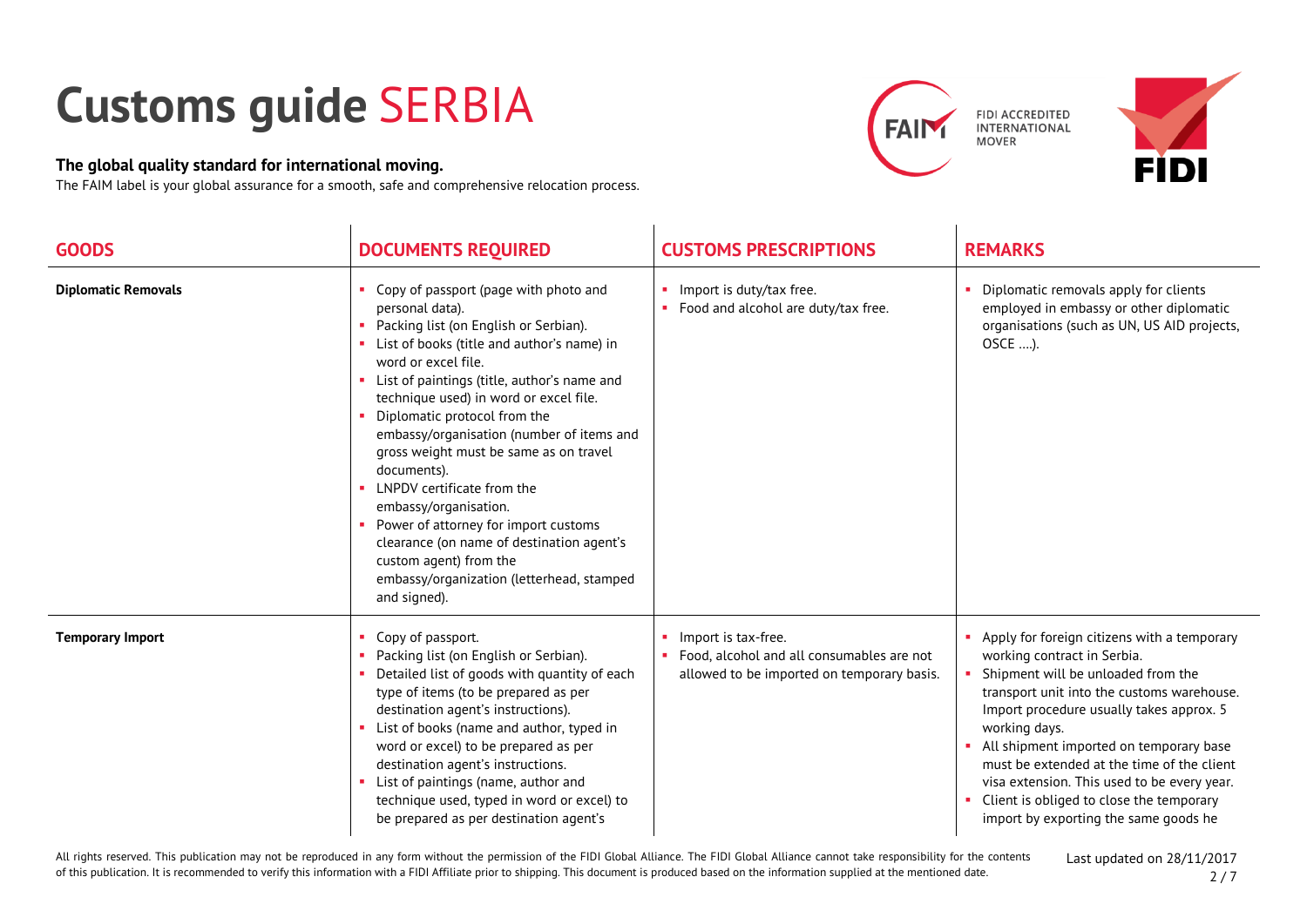| <b>GOODS</b>                      | <b>DOCUMENTS REQUIRED</b>                                                                                                                                                                                                                                                                                                                                                                                                                                                                                                                                                                                                                                                                                                                                  | <b>CUSTOMS PRESCRIPTIONS</b>                                                                                                                                                                                                                                                                                                                                                                                                                                                                                                                                                                                                                                                        | <b>REMARKS</b>                                                                                                                                                                                                             |
|-----------------------------------|------------------------------------------------------------------------------------------------------------------------------------------------------------------------------------------------------------------------------------------------------------------------------------------------------------------------------------------------------------------------------------------------------------------------------------------------------------------------------------------------------------------------------------------------------------------------------------------------------------------------------------------------------------------------------------------------------------------------------------------------------------|-------------------------------------------------------------------------------------------------------------------------------------------------------------------------------------------------------------------------------------------------------------------------------------------------------------------------------------------------------------------------------------------------------------------------------------------------------------------------------------------------------------------------------------------------------------------------------------------------------------------------------------------------------------------------------------|----------------------------------------------------------------------------------------------------------------------------------------------------------------------------------------------------------------------------|
|                                   | instructions.<br>• List of electrical items (with brand, model<br>and serial number, typed in word or excel) to<br>be prepared as per destination agent's<br>instructions.<br>• Certificate from police station (document<br>called "uverenje") indicating that the client<br>is allowed for import of household goods:<br>• Will be obtained based on business<br>visa/temporary residence.<br>• To obtain the certificate, the temporary<br>resident visa must be valid for more than<br>3 months.<br>• Power of attorney for import customs<br>clearance on name of custom agent from<br>clients' company (on company letterhead,<br>signed and stamped).<br>Cost of transport (from origin to destination<br>in Serbia).                               |                                                                                                                                                                                                                                                                                                                                                                                                                                                                                                                                                                                                                                                                                     | imported when he leaves the country. It is<br>likely that customs will ask for paintings<br>value expertise.                                                                                                               |
| <b>Returning Serbian Citizens</b> | Copy of passport.<br>• Copy of personal ID card (with the address in<br>the city where delivery should take place).<br>• Packing list (in English or Serbian).<br>Detailed list of goods with quantity & value<br>of each type of items (to be prepared as per<br>destination agent's instructions).<br>• Total number of books in the shipment.<br>List of paintings (title, author's name and<br>technique used) in word or excel file (to be<br>prepared as per destination agent's<br>instructions).<br>Photos of each painting.<br>Paintings value expertise (if there are<br>paintings in the shipment).<br>• List of electrical items (type, brand, model<br>and serial number) in word or excel file (to<br>be prepared as per destination agent's | • If the client worked abroad for more than 2<br>years (and if he can prove it with a<br>certificate from the Serbian embassy):<br>Import is tax free for up to 5000 EUR of<br>value of the goods.<br>• The destination agent will need the<br>original passport on day of import and<br>the client must show the last stamp of<br>entrance in Serbia - not older than 1<br>year.<br>If client didn't worked abroad for more than<br>2 years (or he cannot prove it with<br>certificate from Serbian embassy):<br>Import will be taxable.<br>• Taxes and duties are calculated based on<br>the value of the shipment + cost of<br>transport.<br>• Contact your local agent for more | Shipment will be unloaded in custom<br>warehouse for import customs clearance<br>(except if client worked for Serbian Ministry<br>of Foreign Affairs abroad).<br>Import procedure usually takes approx. 5<br>working days. |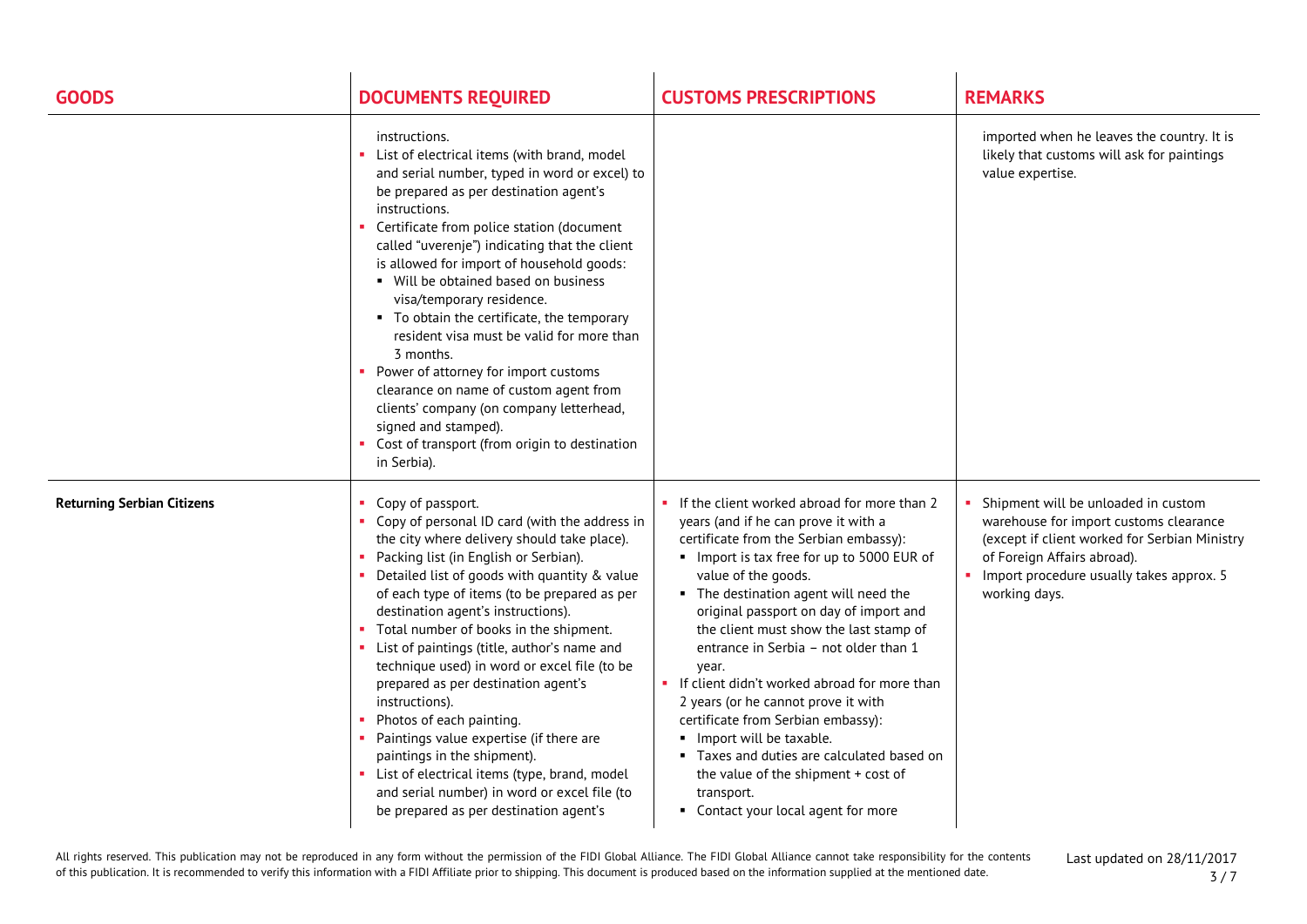| <b>GOODS</b>                | <b>DOCUMENTS REQUIRED</b>                                                                                                                                                                                                                                                                                                                                                                                                                             | <b>CUSTOMS PRESCRIPTIONS</b>                                                                                  | <b>REMARKS</b>                                                                                                                                                                                                                                                                                                                                                                                                                                                                           |
|-----------------------------|-------------------------------------------------------------------------------------------------------------------------------------------------------------------------------------------------------------------------------------------------------------------------------------------------------------------------------------------------------------------------------------------------------------------------------------------------------|---------------------------------------------------------------------------------------------------------------|------------------------------------------------------------------------------------------------------------------------------------------------------------------------------------------------------------------------------------------------------------------------------------------------------------------------------------------------------------------------------------------------------------------------------------------------------------------------------------------|
|                             | instructions).<br>Power of attorney for import customs<br>clearance on name of the destination<br>agent's custom agent (client should sign this<br>document).<br>• Cost of transport (from origin to destination<br>in Serbia).<br>• Certificate from Serbian embassy (at country<br>of origin) proving that the client worked<br>abroad for more than 2 years.                                                                                       | information before completing the<br>documents.<br>Food products, alcohol and consumables are<br>not allowed. |                                                                                                                                                                                                                                                                                                                                                                                                                                                                                          |
| <b>Firearms</b>             | Permits for import:<br>• One from the Ministry of Internal Affairs.<br>• One from the Police.                                                                                                                                                                                                                                                                                                                                                         |                                                                                                               | • For temporary import, the client must be in<br>the country for more than 1 year before he<br>can ask for import documents.<br>• Very difficult import procedure.<br>Import licenses are valid for very short<br>periods.                                                                                                                                                                                                                                                               |
| <b>Plants</b>               | 2 phytosanitary exams are necessary:<br>• One at Serbian border.<br>• One at destination city of residence.                                                                                                                                                                                                                                                                                                                                           | Subject to examination.                                                                                       | • Always check the procedure with the<br>destination agent.<br>• Not all custom offices have the<br>phytosanitary equipment. This may cause<br>delay in transport and delivery.                                                                                                                                                                                                                                                                                                          |
| Motor Vehicles - Diplomatic | Copy of passport (page with photo and<br>personal data).<br>Diplomatic protocol from the<br>embassy/organisation (all data of the vehicle<br>must be the same as on travel documents).<br>• LNPDV certificate from the<br>embassy/organisation.<br>Power of attorney for import customs<br>clearance (on name of the destination<br>agent's custom agent) from the<br>embassy/organization (letterhead, stamped<br>and signed).<br>Registration card. | Import is tax-free.<br>Diplomats are allowed to import one car<br>only.                                       | • Apply for clients employed in embassy or<br>other diplomatic organisations (such as UN,<br>US AID projects, OSCE ).<br>• Note that the following information will be<br>needed: type, model, chassis serial number,<br>engine serial number, number of doors and<br>seats, colour, weight, engine volume (ccm),<br>power of engine (KW).<br>• If the truck with the vehicle arrives at<br>customs point until 11.00 am on working<br>day, import procedure takes from 1 to 8<br>hours. |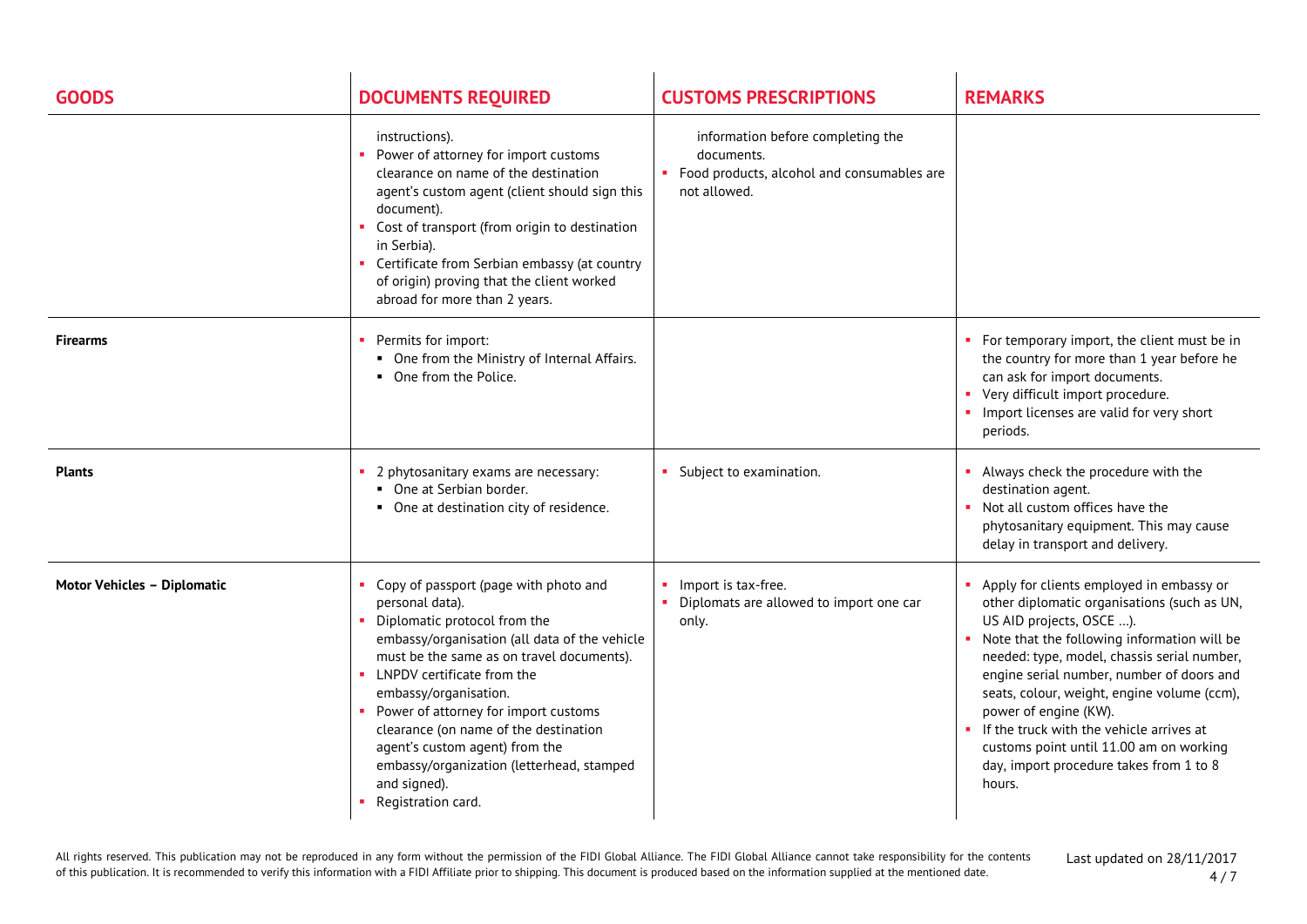| <b>GOODS</b>                                | <b>DOCUMENTS REQUIRED</b>                                                                                                                                                                                                                                                                                                                                                                                                                                                                                                                                                                                                                                                                                                                                                                                                                                                                                                                                                                                                                                                                                                                                                        | <b>CUSTOMS PRESCRIPTIONS</b>                                                                                                                                                                                                                        | <b>REMARKS</b>                                                                                                                                                                                                                                                                                                                                                                                                                                                                                                                                             |
|---------------------------------------------|----------------------------------------------------------------------------------------------------------------------------------------------------------------------------------------------------------------------------------------------------------------------------------------------------------------------------------------------------------------------------------------------------------------------------------------------------------------------------------------------------------------------------------------------------------------------------------------------------------------------------------------------------------------------------------------------------------------------------------------------------------------------------------------------------------------------------------------------------------------------------------------------------------------------------------------------------------------------------------------------------------------------------------------------------------------------------------------------------------------------------------------------------------------------------------|-----------------------------------------------------------------------------------------------------------------------------------------------------------------------------------------------------------------------------------------------------|------------------------------------------------------------------------------------------------------------------------------------------------------------------------------------------------------------------------------------------------------------------------------------------------------------------------------------------------------------------------------------------------------------------------------------------------------------------------------------------------------------------------------------------------------------|
| Motor Vehicles - Temporary Import           | Copy of passport.<br>$\mathbf{u}$ .<br>Certificate from the police station that the<br>client is allowed for import of vehicle:<br>■ Will be obtained on base of business<br>visa/temporary residence.<br>• To obtain the certificate, the temporary<br>resident visa must be valid for more than<br>3 months.<br>Power of attorney for import customs<br>clearance (on name of the destination<br>agent's custom agent) from clients' company<br>(on company letterhead, signed and<br>stamped).<br>Cost of transport (from origin to destination<br>in Serbia).<br>Registration card.<br>Certificate indicating that the car engine is<br>at least EUR III standard (delivered by<br>Serbian standardization institute). This is<br>necessary to register the car after import is<br>finished.<br>Certificate (COC Certificate) issued by<br>manufacturer or car dealer confirming that<br>car engine is minimum EUR 3 standard.<br>• Import Certificate issued by Serbian Traffic<br>Safety Agency.<br>• Consignee must personally apply and<br>obtain Import Certificate prior to<br>dispatching the shipment from origin<br>country as STSA may decline the<br>application. | Import is tax free but on temporary base.                                                                                                                                                                                                           | • Apply for foreign citizens temporary working<br>in Serbia.<br>• Please note that the following information is<br>required: type, model, chassis serial number,<br>engine serial number, number of doors and<br>seats, colour, weight, engine volume (ccm),<br>power of engine (KW).<br>• Car will be unloaded in customs warehouse.<br>Import procedure takes approx.5 working<br>days.<br>Temporary import must be closed (when<br>client finally leaves Serbia), car must be<br>exported from Serbia or client must pay<br>taxes and duties in Serbia. |
| Motor vehicles - Returning Serbian Citizens | Copy of passport.<br>Copy of personal ID card (with the address<br>where delivery should take place).<br>Registration card.<br>Invoice of the car.<br>Certificate indicating that car engine is at                                                                                                                                                                                                                                                                                                                                                                                                                                                                                                                                                                                                                                                                                                                                                                                                                                                                                                                                                                               | Taxable import. Client will have to pay taxes<br>and duties on value of the car and cost of<br>transport.<br>Please note that we need next data for car:<br>type, model, chassis serial number, engine<br>serial number, number of doors and seats, | Import customs clearance usually takes 5<br>working days.<br>• Please note that customs have their own<br>price book of all car models in the world.<br>The value from that specific book will be<br>applied in case that the invoice show a                                                                                                                                                                                                                                                                                                               |

All rights reserved. This publication may not be reproduced in any form without the permission of the FIDI Global Alliance. The FIDI Global Alliance cannot take responsibility for the contents of this publication. It is recommended to verify this information with a FIDI Affiliate prior to shipping. This document is produced based on the information supplied at the mentioned date.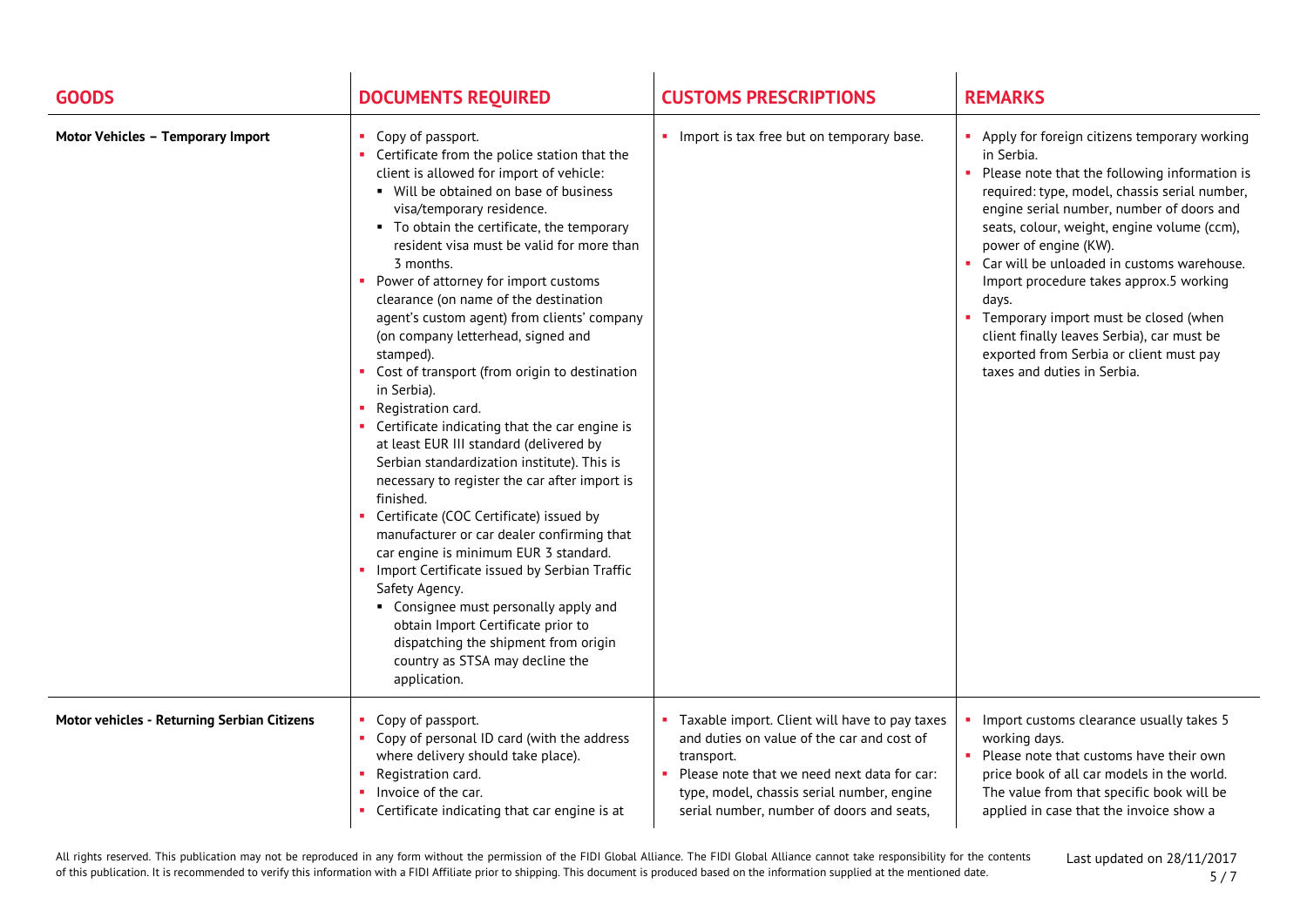| <b>GOODS</b> | <b>DOCUMENTS REQUIRED</b>                                                                                                                                                                                                                                                                                                                                                                                                                                                                                                                                                                                                                                                                                                                           | <b>CUSTOMS PRESCRIPTIONS</b>                                  | <b>REMARKS</b> |
|--------------|-----------------------------------------------------------------------------------------------------------------------------------------------------------------------------------------------------------------------------------------------------------------------------------------------------------------------------------------------------------------------------------------------------------------------------------------------------------------------------------------------------------------------------------------------------------------------------------------------------------------------------------------------------------------------------------------------------------------------------------------------------|---------------------------------------------------------------|----------------|
|              | least EUR III standard (delivered by Serbian<br>standardization institute) - this is necessary<br>in order to register the car after import is<br>finished.<br>Cost of transport (from origin to destination<br>in Serbia)<br>Power of attorney for import customs<br>clearance (on name of the destination<br>agent's custom agent. Client to sign this<br>document.<br>Certificate (COC Certificate) issued by<br>manufacturer or car dealer confirming that<br>car engine is minimum EUR 3 standard.<br>Import Certificate issued by Serbian Traffic<br>Safety Agency.<br>• Consignee must personally apply and<br>obtain Import Certificate prior to<br>dispatching the shipment from origin<br>country as STSA may decline the<br>application. | colour, weight, engine volume (ccm), power<br>of engine (KW). | lower price.   |